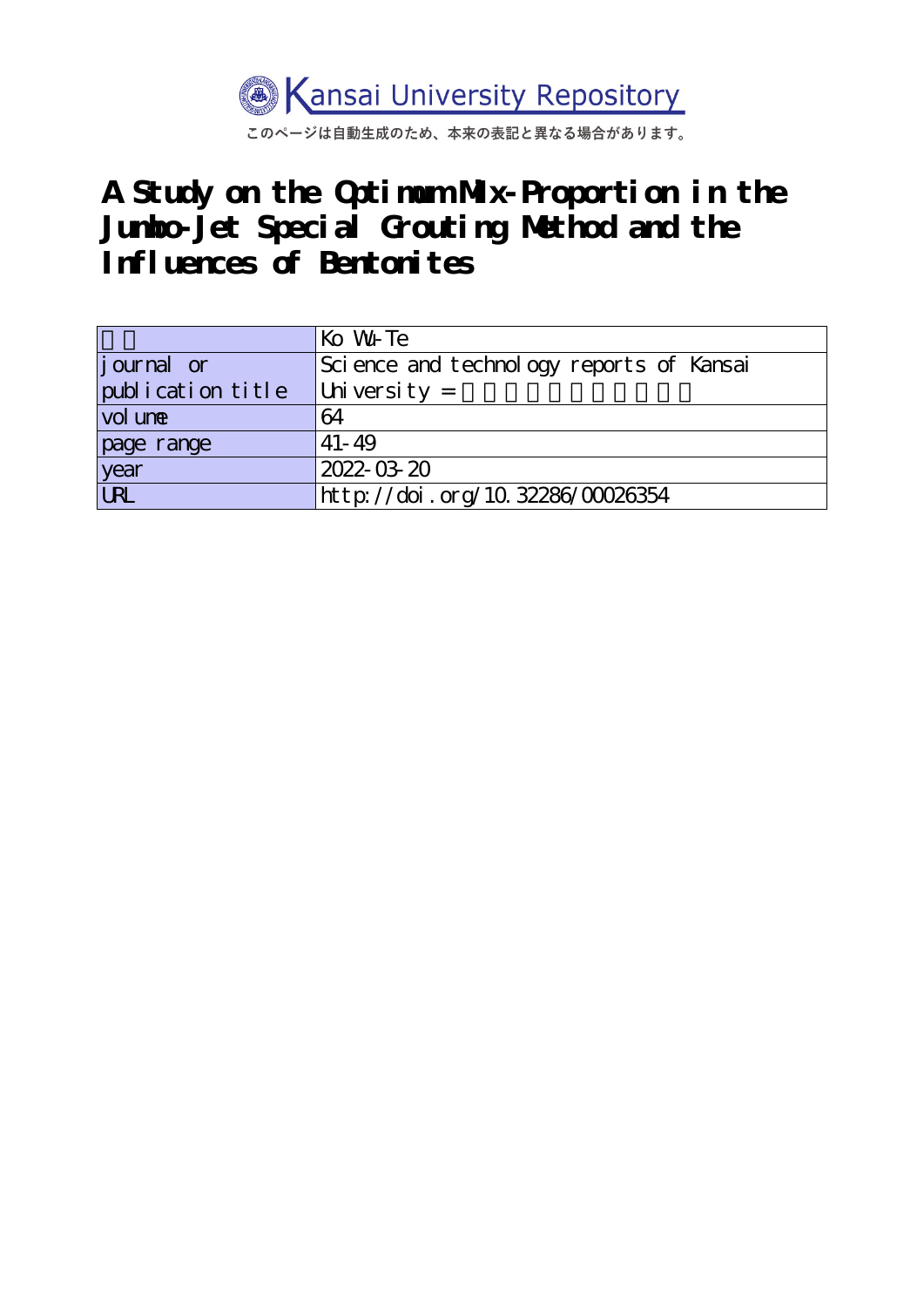# **A Study on the Optimum Mix**-**Proportion in the Jumbo**-**Jet Special Grouting Method and the Influences of Bentonites**

#### **Wu**-**Te KO**<sup>1</sup>**\***

(Received November 22, 2021)

#### **Abstract**

The jumbo-jet special grouting method, introduced from Japan to Taiwan, is often used for the geological improvement of the start and terminus shafts of shield tunnels and the outside of cross passages. The geological conditions of Japan and Taiwan are different, and the mix-proportion of the construction method adopted in Taiwan is based on Japanese specifications, which leads to difficulties in the excavation of shield machines due to the high strength. Through a series of laboratory experiments under simulated site conditions, this study explores the appropriate mix-proportion and the influences of bentonites on strength so as to provide assistance to engineering.

### 1**. Introduction**

The waste resulting from the more than 10 million tons of Taiwan's average annual steel output is enormous. Through recycling, during the production of 1 ton of pig iron, 300 kg of blast furnace slag can be produced on average. When the new product is added to concrete, experiments have shown that its strength, flowability, permeability, alkali-resistance, and durability are as good as those of conventional concrete.<sup>1)2)</sup> In recent years, governments around the world have paid a great deal of attention to promoting environmental protection and recycling, and the recycling of such a large amount of waste steel each year not only reduces waste but is also environmentally friendly and economic. In this context, blast furnace cement has been widely used in public works.<sup>1)</sup>

The jumbo-jet special grouting method is mainly adopted for the geological improvement of the start and terminus shafts of shield tunnels and the outside of cross passages.<sup>2)</sup> To avoid its influences on the excavation of shield machines, its strength must conform to the demand of the standard minimum strength limit and not exceed the maximum limit. The geological improvement is only for temporary structures and must be removed within six months, so blast furnace cement is suitable. The jumbo-jet special grouting method has been based on Japanese specifications since it was introduced from Japan to Taiwan. The cement content is 500 kg/m<sup>3</sup>, the strength required by the specification is above 2 Mpa, the permeability coefficient is below  $10^{-6}$ cm/s, and the core sampling rate is above 85%.<sup>3)</sup> In addition to strength, workability, geological factor, compactness, and permeability are important factors affecting the quality of geological improvement. Therefore, strength above 5 Mpa is recommended in Taiwan's engineering. At actual sites, cores are often sampled at a strength

<sup>1</sup> Department of Civil Engineering and Geomatics, Cheng Shiu University, Kaohsiung, Taiwan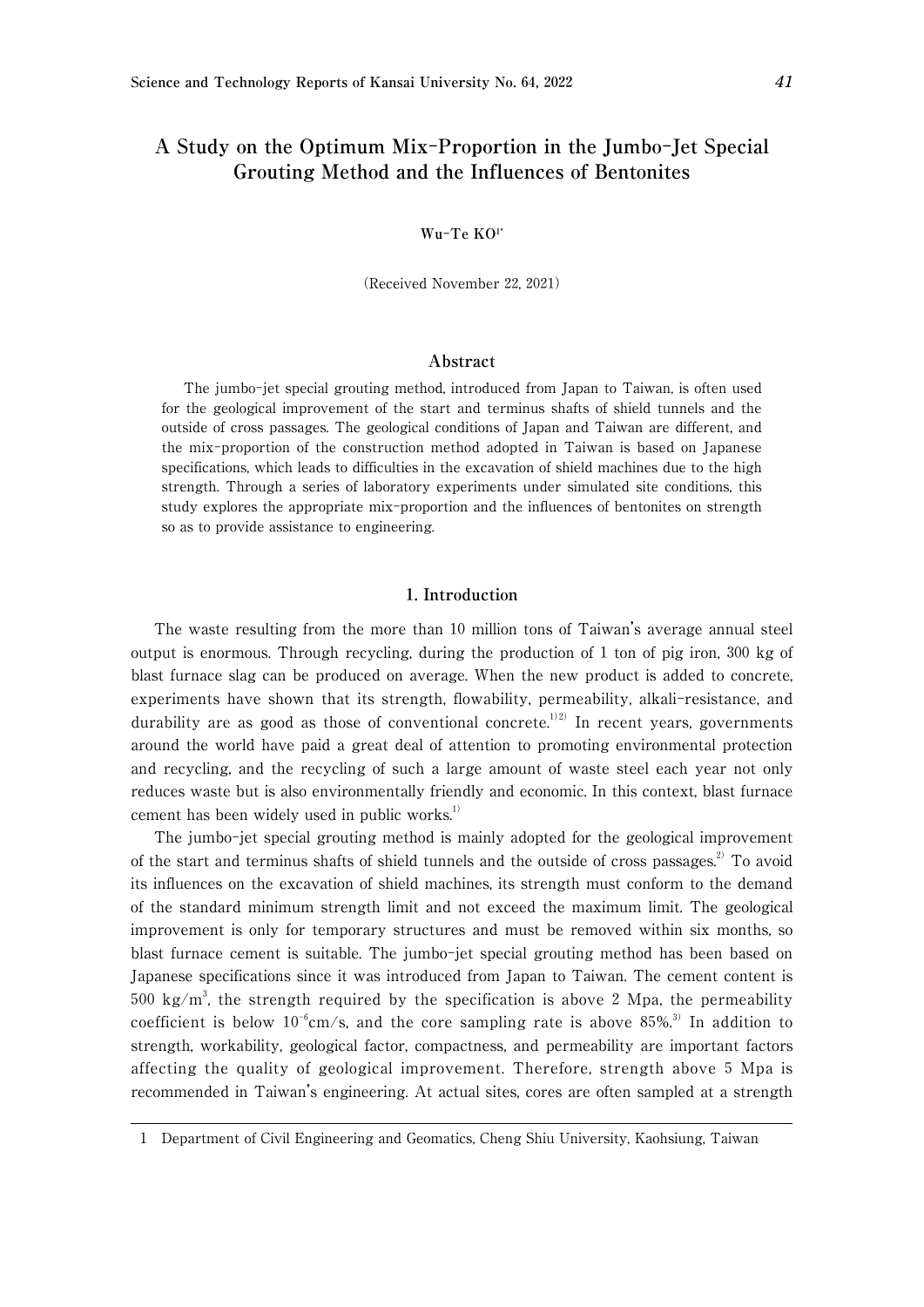above 15 Mpa, which leads to difficulties in the excavation of shield machines. $4$  The reasons for this are the different geological conditions between Taiwan and Japan, the mix-proportion of grouting materials, properties of grouting materials, structure property of shield machines, and operation method of shield machines. 5)

By simulating the site conditions and making a series of cylindrical specimens with different mix-proportions indoors, this study explores the optimum mix-proportion and the influences of bentonites on strength so as to develop a mix-proportion suitable for Taiwan's geological conditions for reference in engineering in order to complete projects in the safest, most economical, and most efficient way.

### 2**. Experimental Method**

A trial mix of specimens, compression strength tests, and permeability tests are conducted to determine the optimum mix-proportion of various soils, and the influences of bentonite are explored. The research planning process is shown in Figure 1.



**Figure** 1**.** Planning process

# 2**.**1 **Mix**-**proportion combination**

For three kinds of soil percentages and five kinds of soil, this experiment was carried out in 33 types of mix-proportions, namely, A1~A11, B1~B11, and C1~C11, to obtain the optimum mix-proportion. The mix-proportion of the A, B, and C series is shown in Table 1. The percentage of soil on site ranges from 0 to 20%.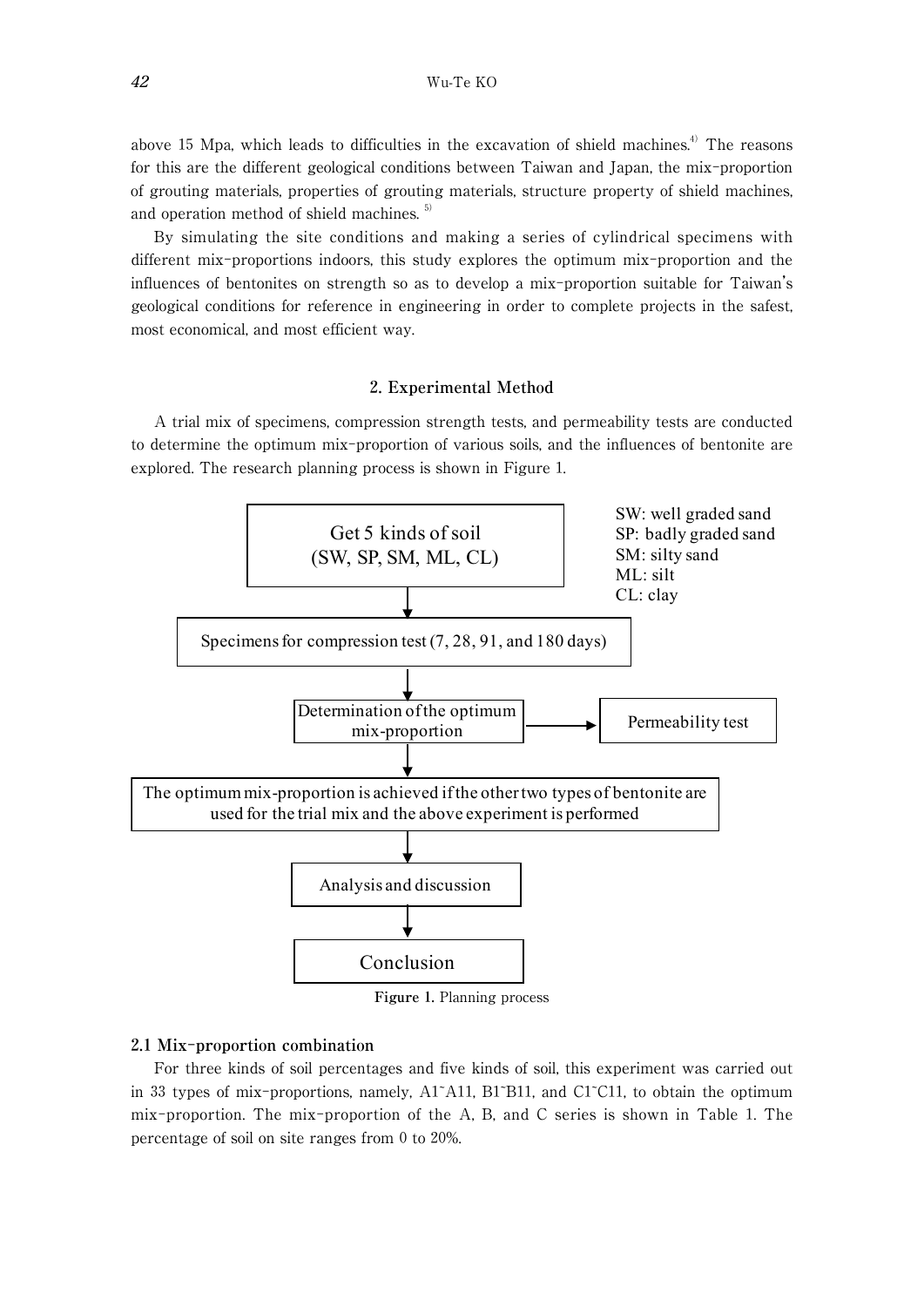|              |                                                 | A series mix Proportion B series mix Proportion C series mix Proportion |                                |
|--------------|-------------------------------------------------|-------------------------------------------------------------------------|--------------------------------|
|              | $(kg/m^3)$                                      | $(kg/m^3)$                                                              | $(kg/m^3)$                     |
| Slag cement  | 500                                             | 400                                                                     | 350                            |
| Bentonite    | 25                                              | 27                                                                      | 28                             |
| Water        | $\vert 0, 10, 20\% \vert (831, 731, 631) \vert$ | $\vert 0, 10, 20\% \vert (831, 731, 631) \vert$                         | $ 0, 10, 20\%$ (831, 731, 631) |
| Kind of soil | SW, SP, SM, ML, CL                              | SW, SP, SM, ML, CL                                                      | SW, SP, SM, ML, CL             |
| Soil percent | $ 0, 10, 20\%$ $(0, 180, 360)$                  | $ 0, 10, 20\%$ $(0, 180, 360)$                                          | $ 0, 10, 20\%$ $(0, 180, 360)$ |

**Table** 1**.** Content of mix-Proportion

# 2**.**2 **Trial mix of specimens**

A total of 16 cylindrical specimens with  $D = 5$  cm and  $H = 10$  cm were made in each mixproportion, and four specimens were taken on the 7th day, 28th day, 91st day, and 180th day for the compression test; one of the four specimens intended to be used for the compression test at 180 days was taken for the permeability test. There were 33 types of mix-proportions and a total of 528 specimens in this experiment.

# 2**.**3 **Determination of the optimum mix**-**proportion**

The optimum mix-proportion was determined by the compression test at 28 days  $qu = 5$ to 7.5 Mpa, and the permeability coefficient was  $k < 10^{-6}$ cm/s.

# 3**. Research Results Analysis**

The unconfined compression strength of the A, B, and C series of the mix-proportion at 7, 28, 91, and 180 days is shown in Figures 2 to 4.



**Figure** 2**.** Unconfined compression strength (A series)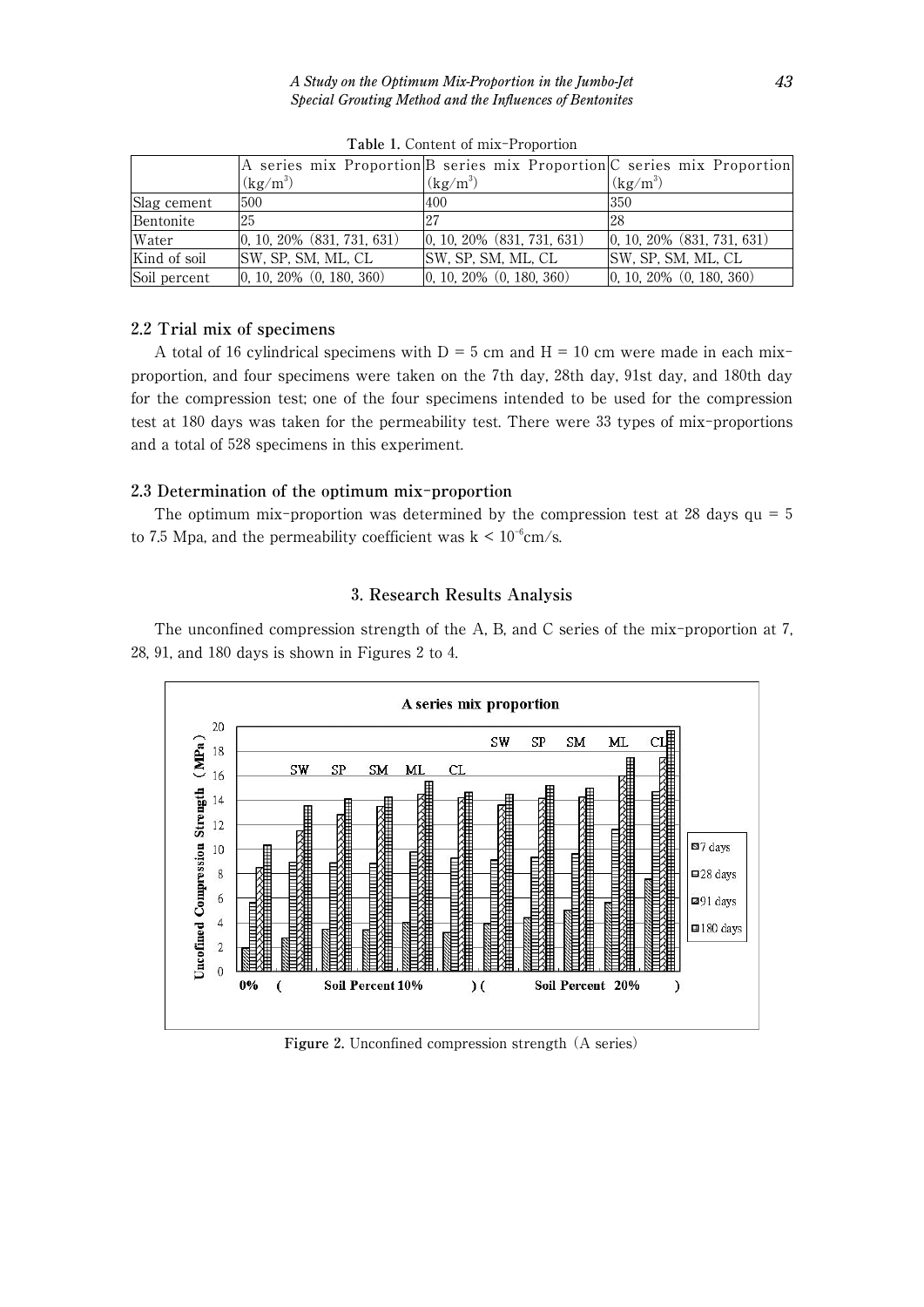

**Figure** 3**.** Unconfined compression strength (B series)



**Figure** 4**.** Unconfined compression strength (C series)

(1) The smaller the grain size, the higher the compression strength will be.  $\frac{6}{10}$ 

(2) There is no significant difference in the compression strength between SW and SP in different mix-proportions at 28 days, but the strength of SP is significantly higher than that of SW after 91 and 180 days.

(3) The compression strength of all soils at 28 days is slightly different at the soil percentage of 10%, but the compression strength of ML and CL soils is very different and high strength at the soil percentage of 20%.

According to Figures 5 to 7: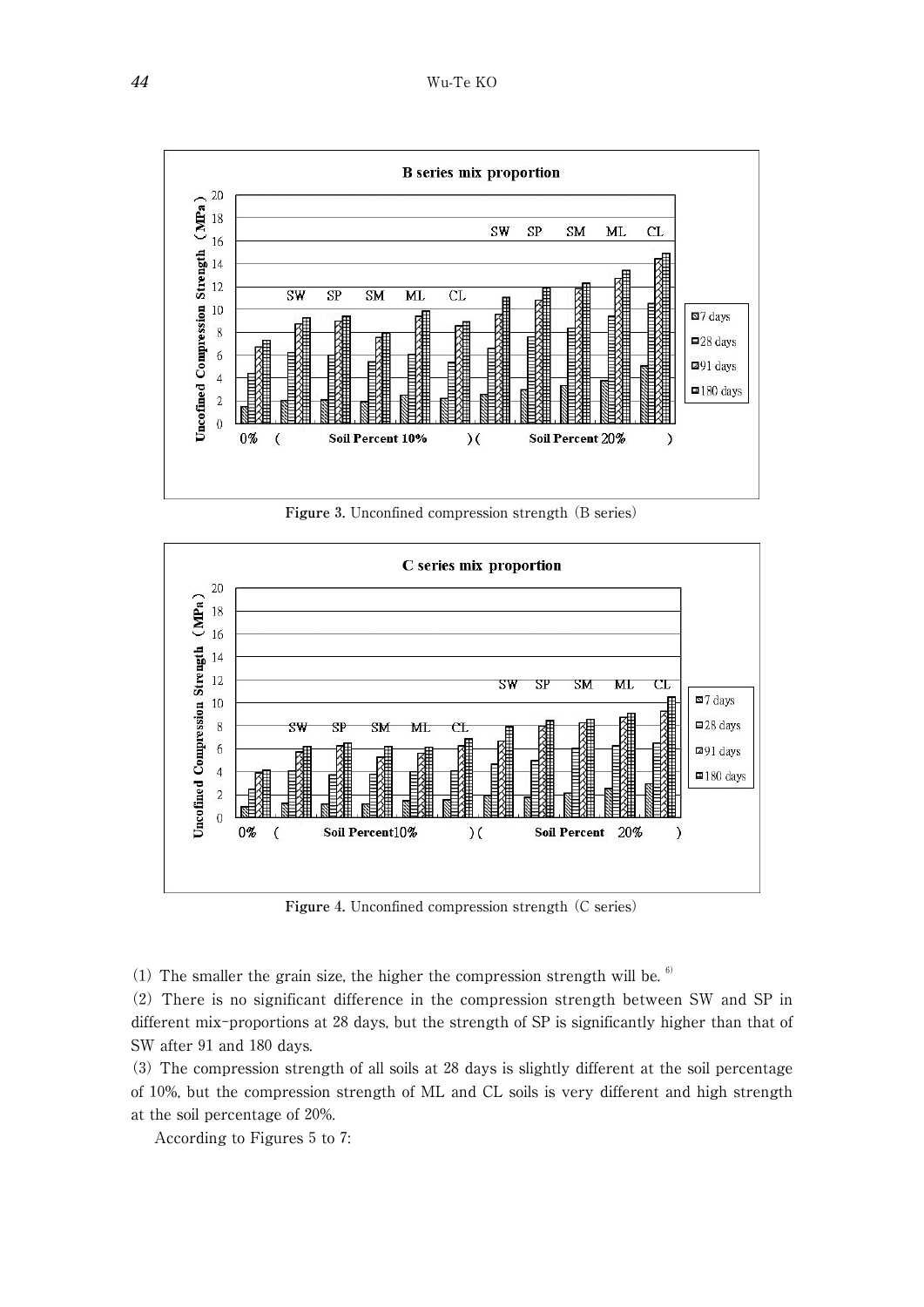(1) In the A series of mix-proportion, the compression strength at 7 days increases by approximately 31% to 58%, the compression strength at 91 days increases by approximately 128% to 173%, and the compression strength at 180 days increases by approximately 151% to 190%. In the B series of mix-proportion, the compression strength at 7 days increases by approximately 28% to 48%, the compression strength at 91 days increases by approximately 127% to 170%, and the compression strength at 180 days increases by approximately 131% to 184%. In the C series of mix-proportion, the compression strength at 7 days increases by approximately 31% to 45%, the compression strength at 91 days increases by approximately 134% to 172%, and the compression strength at 180 days increases by approximately 140% to 184%.

(2) In the A, B, and C series of mix-proportion, the compression strength increases by a slightly different percentage in the early period (7 days), and by a very different percentage in the later period (91 and 180 days) due to different soil mix-proportions and soil types. At the soil percentage of 20%, the compression strength of SW continues to increase in the later period, and the strength is 135→183%, 145→167%, and 135→169% in the A, B, and C series of mix-proportion at 91 and 180 days, respectively, whereas the compression strength declines in other mix-proportions after 91 days. Therefore, during the excavation by shield machines, the compression strength of SW soil is higher in the later period, which should be carefully evaluated. $7)$ 



**Figure** 5**.** Unconfined compression strength of develop direction (A series)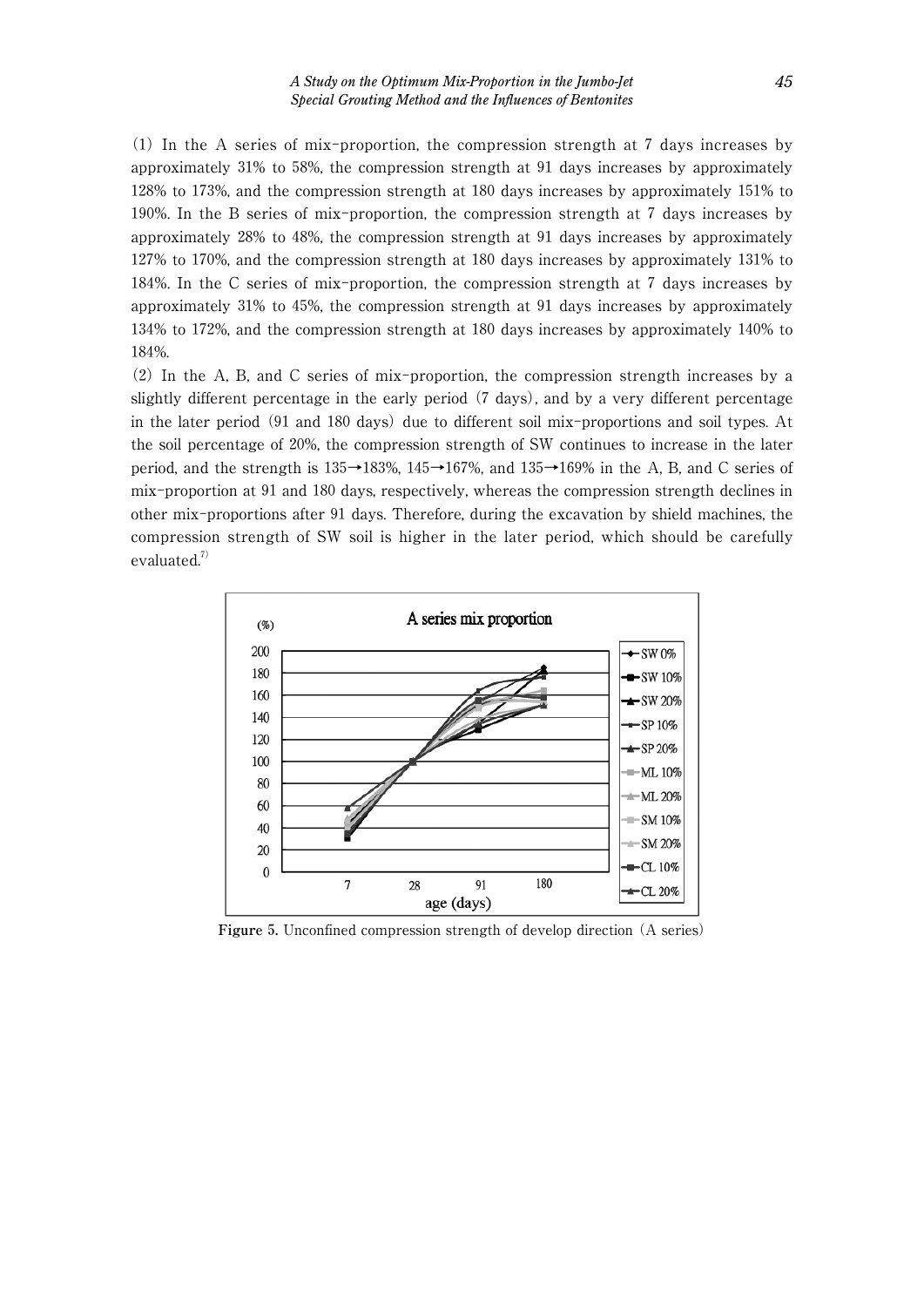

**Figure** 6**.** Unconfined compression strength of develop direction (B series)



**Figure** 7**.** Unconfined compression strength of develop direction (C series)

The optimum mix-proportion is determined according to Figures 2 to 4:

(1) When the soil accounts for 0% in cement mortar, in the A, B, and C series of mixproportion, the compression strength at 28 days in the A series of mix-proportion is within the initially set range (5–7.5 Mpa). Therefore, at the soil percentage of 0%, the A series of mix-proportion is adopted.

(2) When the soil accounts for 10% in cement mortar, in the A, B and C series of mixproportion, the compression strength at 28 days in the B series of mix-proportion is within the initially set range  $(5-7.5 \text{ Mpa})$ . Therefore, at the soil percentage of 10%, the B series of mixproportion is adopted.

(3) When the soil accounts for 20% in cement mortar, in the A, B, and C series of mixproportion, the compression strength of soils other than SW, SP at 28 days in the C series of mix-proportion is within the initially set range (5–7.5 Mpa). The strength of SW, SP soil at 28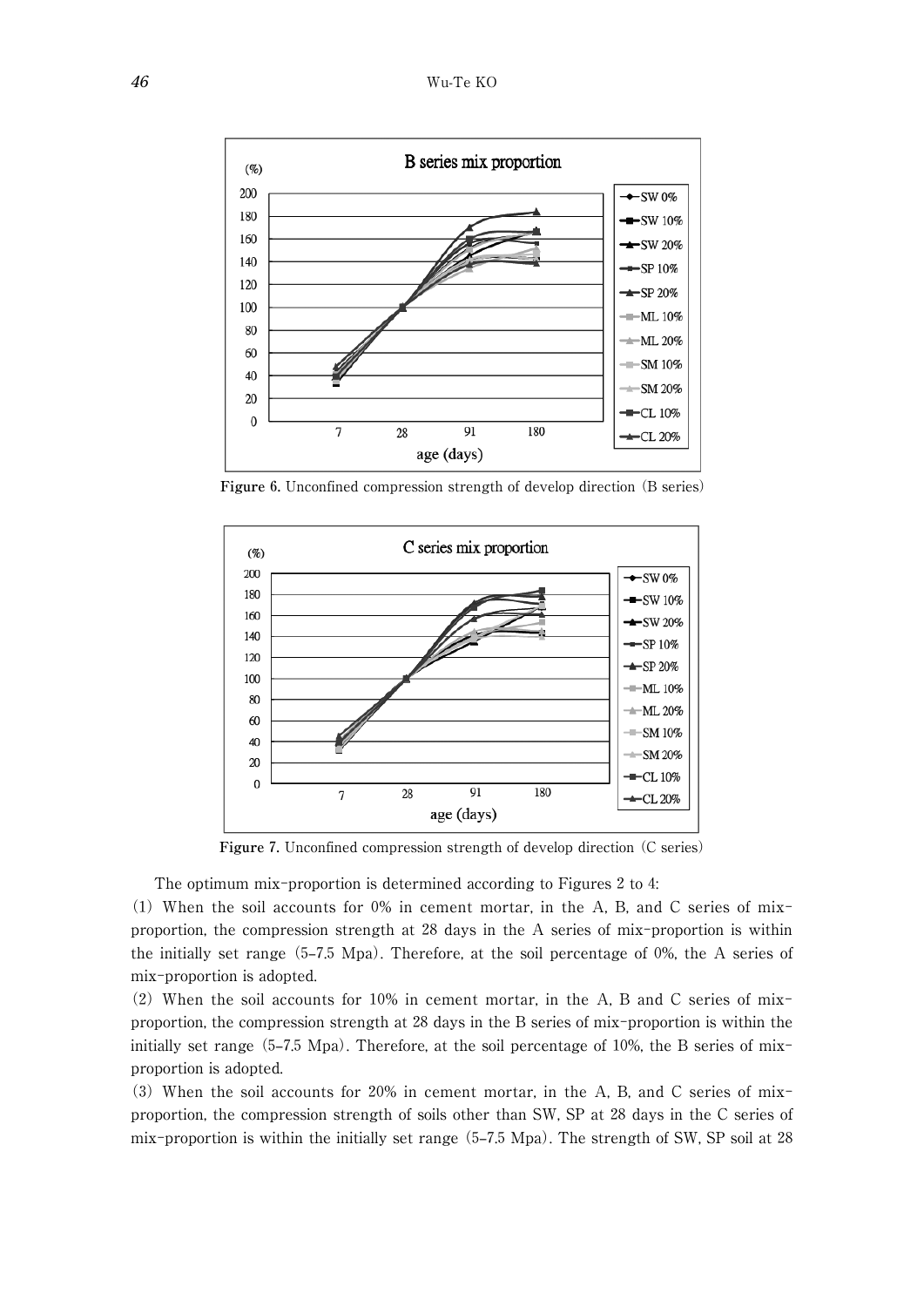days fails to reach the set range (5–7.5 Mpa), so the B series of mix-proportion is adopted and the C series of mix-proportion is adopted for other soils. Table 2 shows the optimum mixproportion (including the results of compression strength and permeability coefficient).<sup>7</sup>

(4) There is a small difference in compressive strength between 91 days and 180 days. Compared with the original specifications, up to 150 kg/m<sup>3</sup> of cement consumption can be reduced.

| Soil type | Soil<br>percent<br>(%) | Slag<br>cement<br>(kg) | Bentonite<br>(kg) | Water<br>(1) | 28 days<br>strength<br>(Mpa) | 91 days<br>strength<br>(Mpa) | 180 days<br>strength<br>(Mpa) | Permeability<br>$\times 10^{-7}$ (cm/s) |
|-----------|------------------------|------------------------|-------------------|--------------|------------------------------|------------------------------|-------------------------------|-----------------------------------------|
| <b>SW</b> | $\theta$               | 500                    | 25                | 831          | 5.59                         | 8.51                         | 10.35                         | 2.5                                     |
| <b>SP</b> | $\theta$               | 500                    | 25                | 831          |                              |                              |                               |                                         |
| <b>SM</b> | $\theta$               | 500                    | 25                | 831          |                              |                              |                               |                                         |
| ML        | $\theta$               | 500                    | 25                | 831          |                              |                              |                               |                                         |
| CL        | $\overline{0}$         | 500                    | 25                | 831          |                              |                              |                               |                                         |
| <b>SW</b> | 10                     | 400                    | 27                | 762          | 6.22                         | 8.75                         | 8.93                          | 2.06                                    |
| <b>SP</b> | 10                     | 400                    | 27                | 762          | 5.99                         | 9.35                         | 9.37                          | 1.45                                    |
| <b>SM</b> | 10                     | 400                    | 27                | 762          | 5.41                         | 7.58                         | 7.96                          | 3.60                                    |
| МL        | 10                     | 400                    | 27                | 762          | 6.05                         | 9.12                         | 10.04                         | 1.40                                    |
| CL        | 10                     | 400                    | 27                | 762          | 5.36                         | 8.57                         | 8.93                          | 1.99                                    |
| <b>SW</b> | 20                     | 400                    | 27                | 762          | 6.60                         | 9.57                         | 11.03                         | 2.61                                    |
| <b>SP</b> | 20                     | 400                    | 27                | 762          | 6.31                         | 9.36                         | 9.69                          | 5.30                                    |
| <b>SM</b> | 20                     | 350                    | 28                | 678          | 6.03                         | 8.27                         | 8.42                          | 3.00                                    |
| МL        | 20                     | 350                    | 28                | 678          | 6.28                         | 9.08                         | 9.12                          | 2.60                                    |
| CL        | 20                     | 350                    | 28                | 678          | 6.51                         | 10.21                        | 10.49                         | 3.00                                    |

**Table** 2**.** All data of the optimum mix-proportion

According to this study, in order to achieve the optimum mix-proportion, in addition to Ca series of bentonites <origin: Australia > (the first type of bentonites), two different brands of Na series of bentonites <origin: the United States (the second type of bentonites) and China (the third type of bentonites) > were used. A trial mix was conducted again in the optimum mix-proportion for analysis and comparison. The results are shown in Figures 8 to 10.



**Figure** 8**.** Unconfined compression strength (first type of bentonites)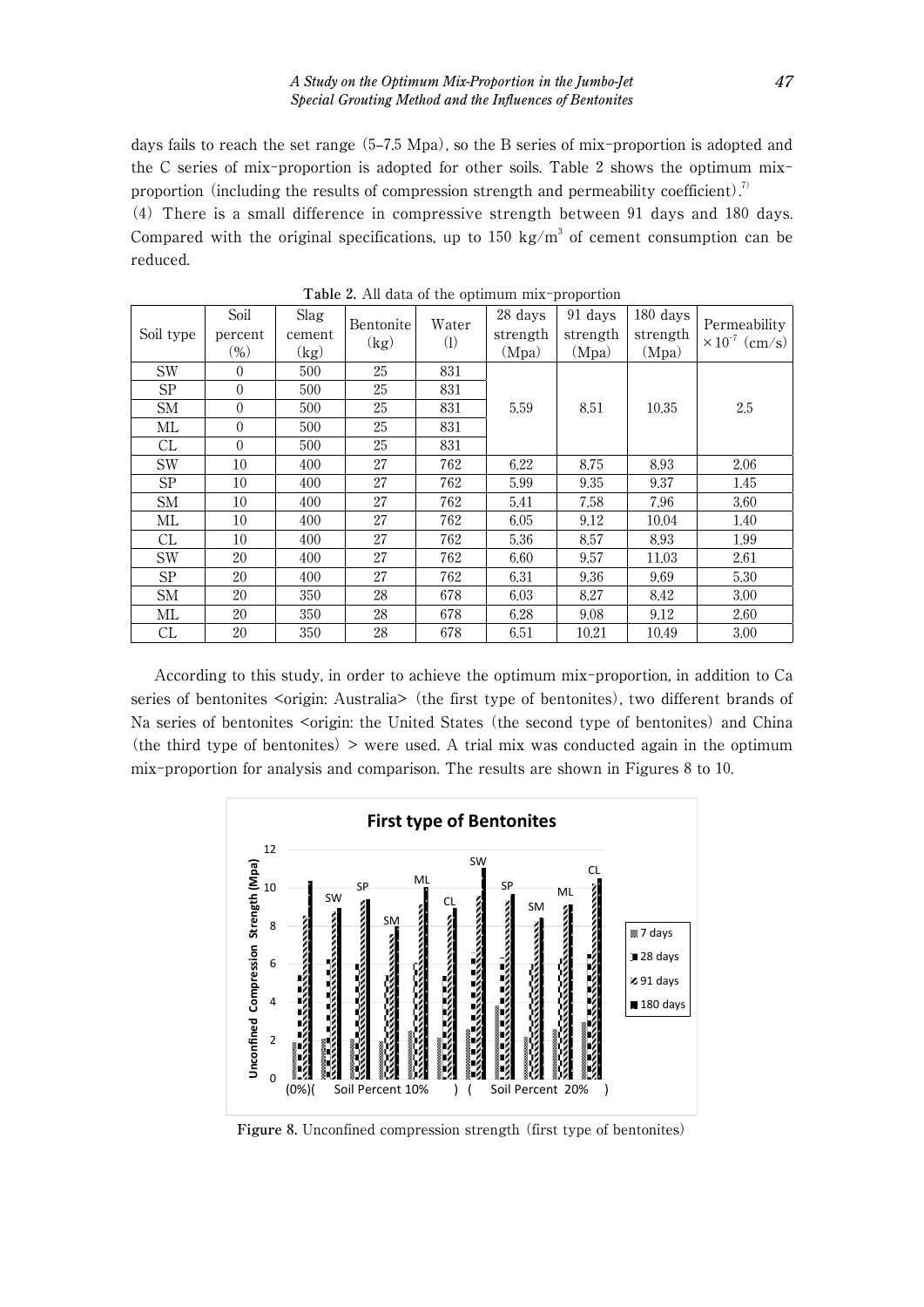

**Figure** 9**.** Unconfined compression strength (second type of bentonites)



**Figure** 10**.** Unconfined compression strength (third type of bentonites)

(1) For any soil at any percent, the compression strength of the first type of bentonites (Ca series) at 7 and 28 days is smaller than that of other bentonites (Na series).

(2) For any soil at any percent, the compression strength of the first type of bentonites increases with age, indicating large growth room whereas the growth room of the third type of bentonites is the smallest.

## 4**. Conclusion**

(1) This study explores the optimum mix-proportion for the geological improvement of the start and terminus shafts of shield tunnels and the outside of cross passages. The result varies with soils, can reduce up to 150 kg/ $m<sup>3</sup>$  of the cement content, and leads to smooth excavation of shield machines.

(2) For any soil at any percent, the compression strength of the first type of bentonites (Ca series) at 7 and 28 days is smaller than that of other bentonites (Na series), but increases